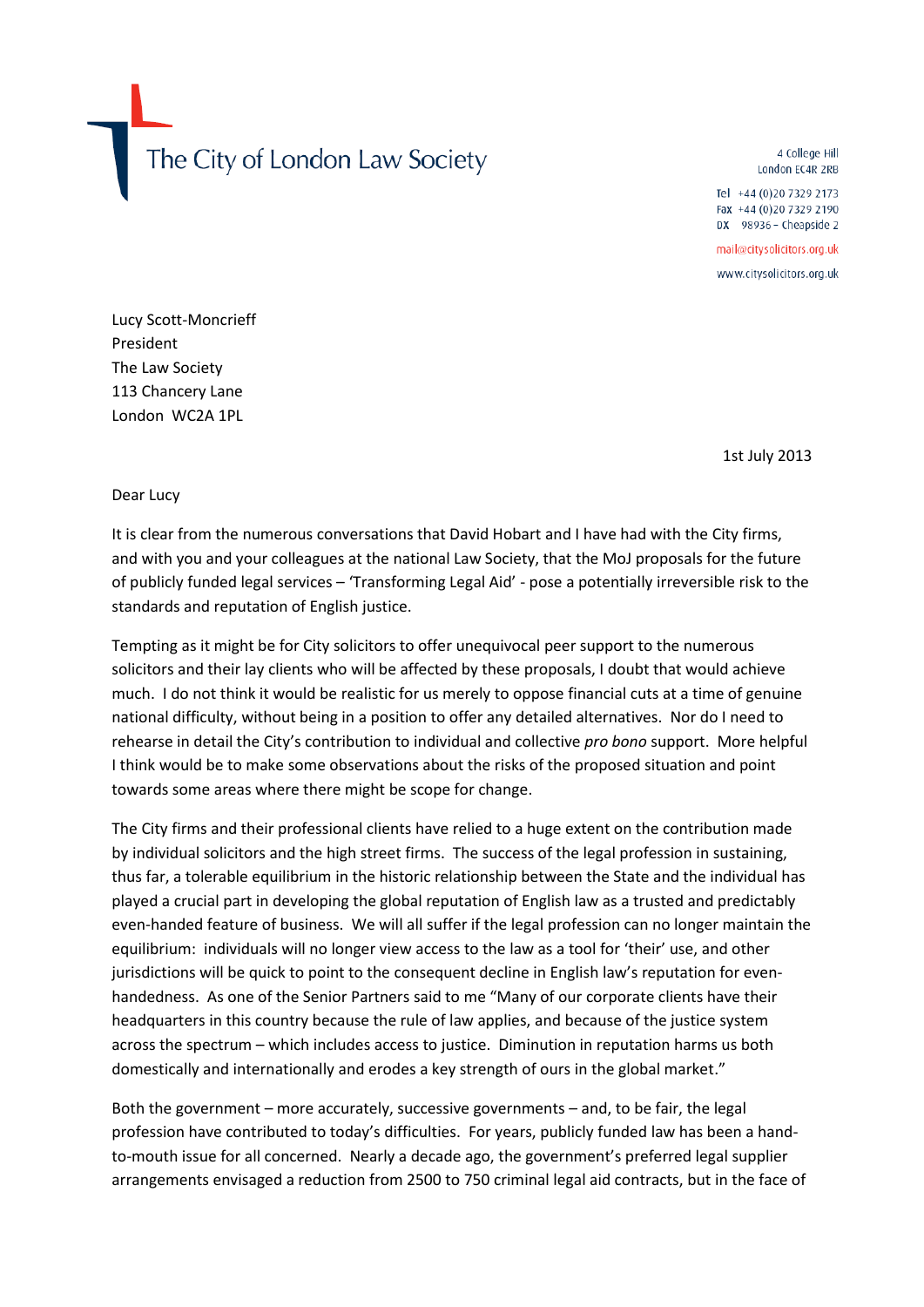a hostile profession there was no preparedness in government to invest in a migration strategy to a smaller number of properly funded, more efficient suppliers. Nor was there any willingness in government to recognise that likely future legal aid rates would be insufficient to permit investment and consolidation by existing suppliers. We remain fearful at the lack of any plans for the sustainable development of the publicly funded legal system.

Today's price-competitive tendering (PCT) proposals look like just the latest exercise in legal shorttermism. As a mechanism for a monopoly purchaser to sustain a long- term capability, it is difficult to imagine anything less meritocratic or more counter-productive than PCT, which appears to promote price above quality, and suppresses the generally pro-quality dynamic of client choice. In the absence of any other pro-quality features, PCT will inevitably prompt a race to the rock-bottom of price, choice and quality. In the context of the PCT model, it is difficult to disagree with the points you make in your detailed response to the MoJ about the discouragement of competition and quality, but the encouragement of 'suicide bids'.

## I have two further observations.

First, I am sure you are right to seek to develop with the MoJ a series of alternative proposals. But even if you succeed in parking PCT for the time being, the ensuing debate will still centre on the relationship and trade-offs that can be established between price, quality and client choice. With that in mind, I wonder where you see the greatest potential for trade-offs. Let me develop the point. One might argue that the most obnoxious feature of PCT is the eponymous primacy it accords to price*: ad absurdum*, a competition in which price alone determines the outcome. But I note also that you have developed a set of principles for engagement with the MoJ that appears to attach a higher priority to client choice than to other factors. It seems to me that neither of these two positions is tenable unless each position is underpinned by assurance of the necessary standard of quality. Under those circumstances, there seems to be considerable potential for a trade-off between quality and client choice, and/or between quality and price. Intuitively, that makes sense, inasmuch as no public purchaser can afford too high (or too low) a level of quality; likewise, client choice should be limited by exception if the lowest actual quality levels are high enough. Hence I suggest that if there must be a highest common factor, it should be the level of quality (thereby, incidentally, placing a responsibility firmly on the regulator). Certainly, quality is the one common factor that legal aid lawyers and City lawyers can aspire to.

Finally, let me support one particular aspect of your response on civil law proposals. If there is a single nexus of the issues of access to justice and the rule of law, it comes in the form of judicial review. Leaving aside its occasional effect as an irritant to government, judicial review is an unparalleled success story in advertising the UK's commitment to the rule of law. It is a catalyst for the development of the English common law, and has become a litmus test for good national governance. It entrenches legal certainty, and favours neither the individual nor the state. To correlate failure at the permission stage with an unmeritorious claim, and hence to refuse funding, is to compare apples and oranges, and is anyway a grossly disproportionate measure.

Do forgive me if I have trodden on any corns, but I think that there will have to be a little pain in finding, at least, a partial fit with government's goal of saving money and we are keen that solicitors and the Bar have a constructive discourse with the MoJ to seek solutions for the long term.